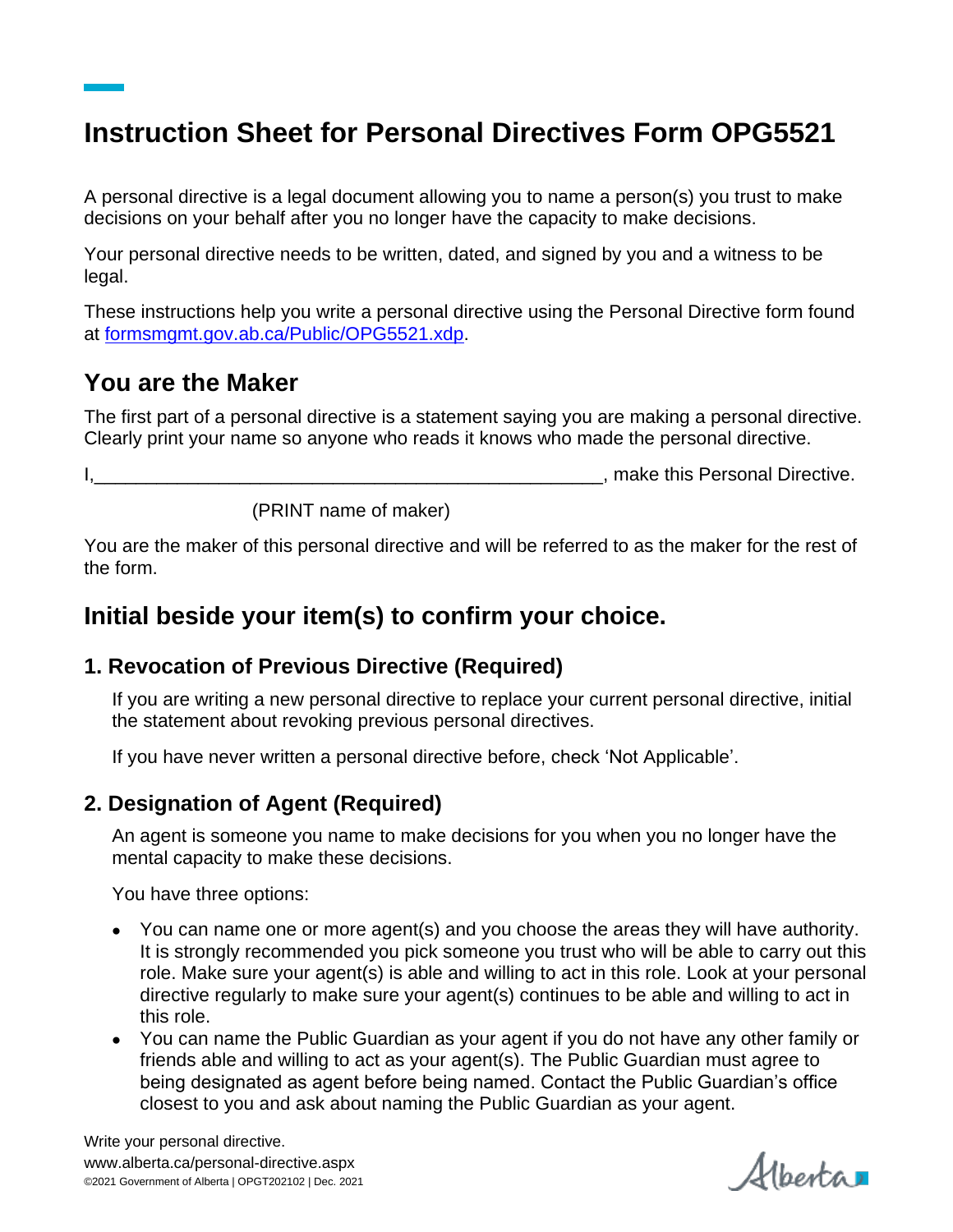You can decide to not have an agent and your personal directive only would provide instructions to service provider(s).

#### **3. Areas of Authority (Required)**

You can give your agent(s) decision-making authority for all personal matters like health care and accommodation after you no longer have mental capacity. You can also identify which personal matters are included and which agent(s) has authority over each matter. This allows you to be clear when different agents are named for different personal matters.

#### **4. Designation of Agent for Temporary Care and Education of Minor Child(ren) (Optional)**

You can name an agent to make decisions for temporary care and education of your minor children. This agent might be different from the other agent(s) you have chosen and will continue to make decisions for your children until the court appoints a legal guardian of your minor children.

If you do not wish or need to, check 'Not Applicable'.

#### **5. Specific Instructions (Optional)**

You can give specific instructions to your agent(s). This might include instructions on health care matters, like medical treatments. It is a good idea to talk about these instructions with your health care provider so they can give you accurate information.

You can provide instructions to service providers if you do not name an agent. It is important you talk about these instructions with health care providers to make sure your instructions follow your wishes.

If you do not want to provide any written instruction, check 'Not Applicable'.

#### **6. Other Information (Optional)**

You can include information about your religious beliefs, cultural preferences or other things to guide your agent(s) in decision making.

If you have no information to add, check 'Not Applicable'.

#### **7. Who Determines my Capacity (Optional)**

You can name a person you trust to assess your capacity in order to bring your personal directive into effect. This person should know you well, such as a close family member or friend. The person you name here would assess your capacity according to the Personal Directives Act Regulation after consulting with a physician or psychologist. A Declaration of Incapacity to Make Decisions about a Personal Matter (Schedule 2) found at [www.alberta.ca/assets/documents/opg-personal-directives-form.pdf](https://www.alberta.ca/assets/documents/opg-personal-directives-form.pdf) will need to be completed by the person you choose and the physician or psychologist to assess your capacity.

Albertar